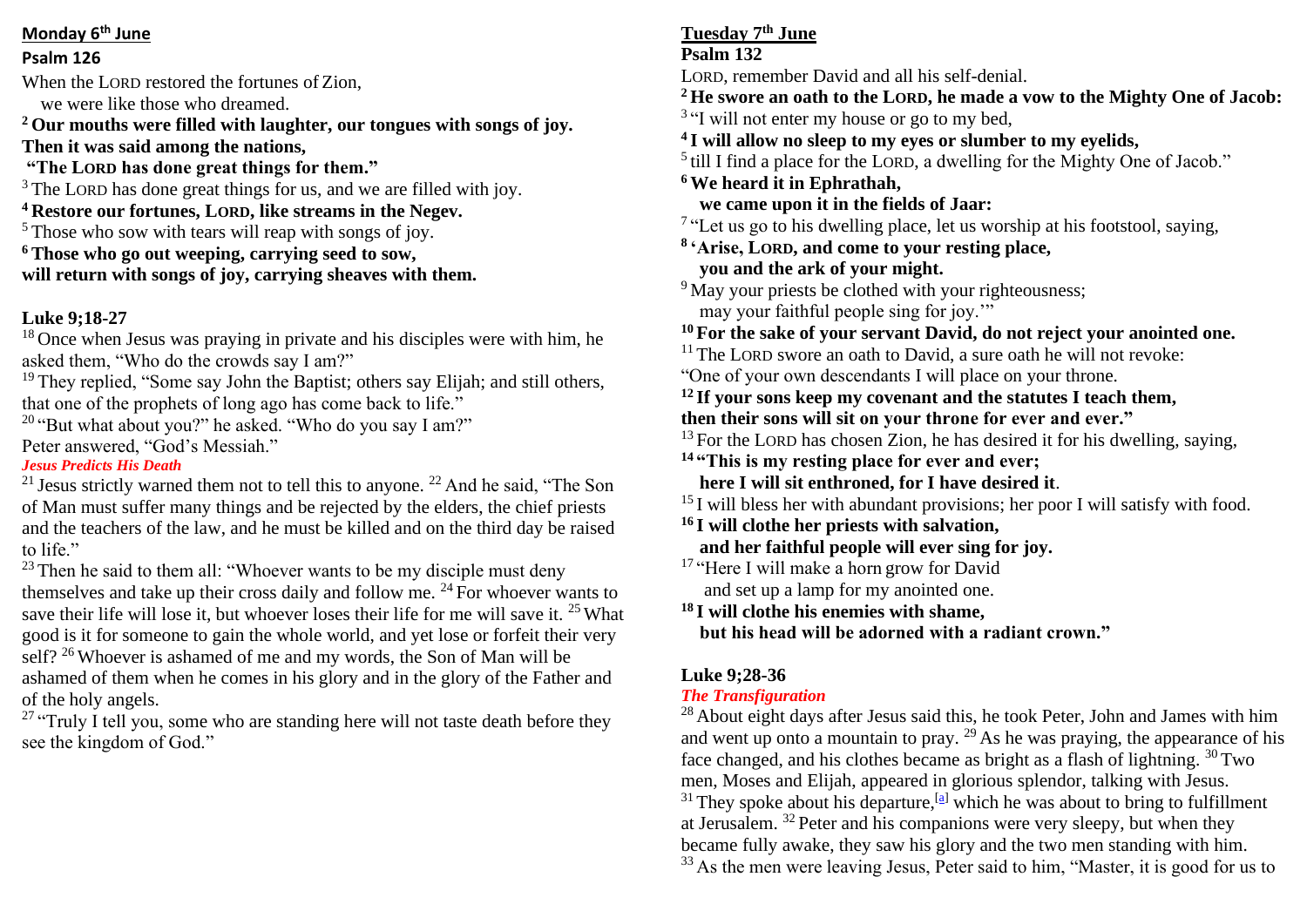be here. Let us put up three shelters—one for you, one for Moses and one for Elijah." (He did not know what he was saying.)

<sup>34</sup> While he was speaking, a cloud appeared and covered them, and they were afraid as they entered the cloud.  $35 \text{ Å}$  voice came from the cloud, saying, "This is my Son, whom I have chosen; listen to him." <sup>36</sup> When the voice had spoken, they found that Jesus was alone. The disciples kept this to themselves and did not tell anyone at that time what they had seen.

#### **Wednesday 8th June**

### **Psalm 119;153-end**

Look on my suffering and deliver me, for I have not forgotten your law.

### **<sup>154</sup>Defend my cause and redeem me;**

### **preserve my life according to your promise.**

<sup>155</sup> Salvation is far from the wicked, for they do not seek out your decrees.

**<sup>156</sup> Your compassion, LORD, is great; preserve my life according to your laws.**

<sup>157</sup> Many are the foes who persecute me,

but I have not turned from your statutes.

### **<sup>158</sup> I look on the faithless with loathing, for they do not obey your word.**

<sup>159</sup> See how I love your precepts;

preserve my life, LORD, in accordance with your love.

### **<sup>160</sup>All your words are true; all your righteous laws are eternal.**

<sup>161</sup> Rulers persecute me without cause, but my heart trembles at your word.

### **<sup>162</sup> I rejoice in your promise like one who finds great spoil.**

<sup>163</sup> I hate and detest falsehood but I love your law.

### **<sup>164</sup> Seven times a day I praise you for your righteous laws.**

165 Great peace have those who love your law,

and nothing can make them stumble.

**<sup>166</sup> I wait for your salvation, LORD, and I follow your commands.**

<sup>167</sup> I obey your statutes, for I love them greatly.

**<sup>168</sup> I obey your precepts and your statutes, for all my ways are known to you.** <sup>169</sup> May my cry come before you, LORD:

give me understanding according to your word.

**<sup>170</sup> May my supplication come before you;**

## **deliver me according to your promise.**

 $171$  May my lips overflow with praise, for you teach me your decrees.

# **<sup>172</sup> May my tongue sing of your word, for all your commands are righteous.**

 $173$  May your hand be ready to help me, for I have chosen your precepts.

**<sup>174</sup> I long for your salvation, LORD, and your law gives me delight.**

<sup>175</sup> Let me live that I may praise you, and may your laws sustain me.

**<sup>176</sup> I have strayed like a lost sheep. Seek your servant, for I have not forgotten your commands.**

### **Luke 9;37-50**

## *Jesus Heals a Demon-Possessed Boy*

 $37$  The next day, when they came down from the mountain, a large crowd met him. <sup>38</sup> A man in the crowd called out, "Teacher, I beg you to look at my son, for he is my only child. <sup>39</sup> A spirit seizes him and he suddenly screams; it throws him into convulsions so that he foams at the mouth. It scarcely ever leaves him and is destroying him. <sup>40</sup> I begged your disciples to drive it out, but they could not." <sup>41</sup> "You unbelieving and perverse generation," Jesus replied, "how long shall I stay with you and put up with you? Bring your son here."

 $42$  Even while the boy was coming, the demon threw him to the ground in a convulsion. But Jesus rebuked the impure spirit, healed the boy and gave him back to his father. <sup>43</sup> And they were all amazed at the greatness of God.

### *Jesus Predicts His Death a Second Time*

While everyone was marvelling at all that Jesus did, he said to his disciples, <sup>44</sup> "Listen carefully to what I am about to tell you: The Son of Man is going to be delivered into the hands of men." <sup>45</sup> But they did not understand what this meant. It was hidden from them, so that they did not grasp it, and they were afraid to ask him about it.

<sup>46</sup> An argument started among the disciples as to which of them would be the greatest. <sup>47</sup> Jesus, knowing their thoughts, took a little child and had him stand beside him. <sup>48</sup> Then he said to them, "Whoever welcomes this little child in my name welcomes me; and whoever welcomes me welcomes the one who sent me. For it is the one who is least among you all who is the greatest."

<sup>49</sup> "Master," said John, "we saw someone driving out demons in your name and we tried to stop him, because he is not one of us."

<sup>50</sup> "Do not stop him," Jesus said, "for whoever is not against you is for you."

## **Thursday 9th June**

## **Psalm 143**

LORD, hear my prayer, listen to my cry for mercy; in your faithfulness and righteousness come to my relief.

**<sup>2</sup> Do not bring your servant into judgment,**

 **for no one living is righteous before you.**

 $3$  The enemy pursues me, he crushes me to the ground; he makes me dwell in the darknesslike those long dead.

**<sup>4</sup> So my spirit grows faint within me; my heart within me is dismayed.**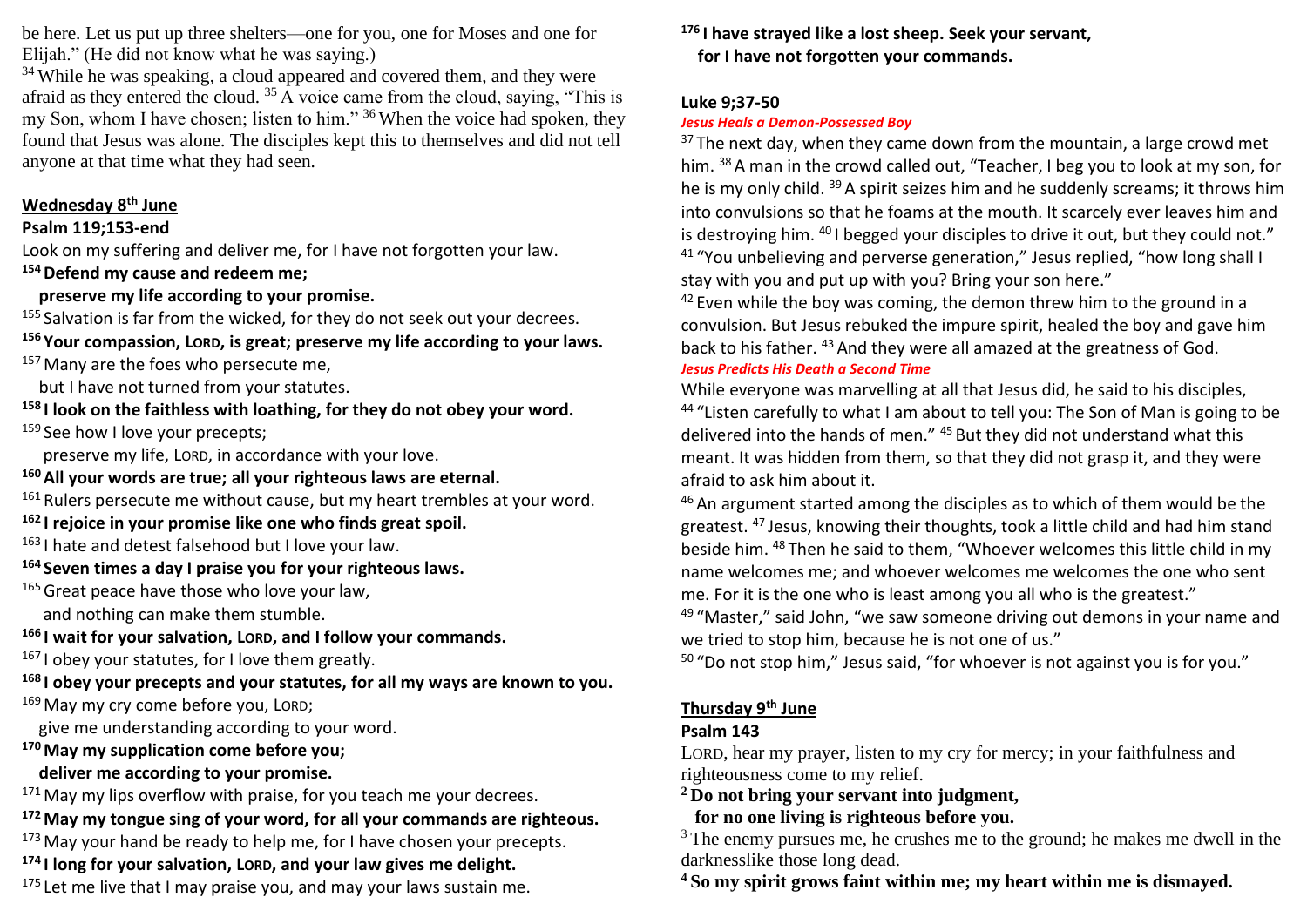- <sup>5</sup> I remember the days of long ago; I meditate on all your works and consider what your hands have done.
- **6 I spread out my hands to you; I thirst for you like a parched land.**
- <sup>7</sup> Answer me quickly, LORD; my spirit fails. Do not hide your face from me or I will be like those who go down to the pit.
- **<sup>8</sup> Let the morning bring me word of your unfailing love, for I have put my trust in you. Show me the way I should go, for to you I entrust my life.**
- <sup>9</sup> Rescue me from my enemies, LORD, for I hide myself in you.
- **<sup>10</sup>Teach me to do your will, for you are my God; may your good Spirit lead me on level ground.**
- $11$  For your name's sake, LORD, preserve my life; in your righteousness, bring me out of trouble.
- **<sup>12</sup> In your unfailing love, silence my enemies; destroy all my foes, for I am your servant.**

## **Luke 9[51-end**

## **Samaritan Opposition**

 $<sup>51</sup>$  As the time approached for him to be taken up to heaven, Jesus resolutely set</sup> out for Jerusalem. <sup>52</sup> And he sent messengers on ahead, who went into a Samaritan village to get things ready for him; <sup>53</sup> but the people there did not welcome him, because he was heading for Jerusalem.<sup>54</sup> When the disciples James and John saw this, they asked, "Lord, do you want us to call fire down from heaven to destroy them?" <sup>55</sup> But Jesus turned and rebuked them. <sup>56</sup> Then he and his disciples went to another village.

## **The Cost of Following Jesus**

<sup>57</sup> As they were walking along the road, a man said to him, "I will follow you wherever you go."

<sup>58</sup> Jesus replied, "Foxes have dens and birds have nests, but the Son of Man has no place to lay his head."

<sup>59</sup> He said to another man, "Follow me."

But he replied, "Lord, first let me go and bury my father."

- $60$  Jesus said to him, "Let the dead bury their own dead, but you go and proclaim the kingdom of God."
- <sup>61</sup> Still another said, "I will follow you, Lord; but first let me go back and say goodbye to my family."
- $\overline{62}$  Jesus replied, "No one who puts a hand to the plough and looks back is fit for service in the kingdom of God."

## **Friday 10th June**

## **Psalm 144**

<sup>1</sup> Praise be to the LORD my Rock, who trains my hands for war, my fingers for battle.

**<sup>2</sup>He is my loving God and my fortress, my stronghold and my deliverer, my shield, in whom I take refuge, who subdues peoples under me.**

 $3$  Lor $D$ , what are human beings that you care for them, mere mortals that you think of them?

**<sup>4</sup> They are like a breath; their days are like a fleeting shadow.**

<sup>5</sup> Part your heavens, LORD, and come down;

touch the mountains, so that they smoke.

**<sup>6</sup> Send forth lightning and scatter the enemy; shoot your arrows and rout them.**

 $<sup>7</sup>$  Reach down your hand from on high; deliver me and rescue me</sup> from the mighty waters, from the hands of foreigners

**<sup>8</sup> whose mouths are full of lies, whose right hands are deceitful.**

<sup>9</sup>I will sing a new song to you, my God;

on the ten-stringed lyre I will make music to you,

**<sup>10</sup> to the One who gives victory to kings, who delivers his servant David. From the deadly sword**

 $11$  deliver me; rescue me from the hands of foreigners whose mouths are full of lies, whose right hands are deceitful.

**<sup>12</sup> Then our sons in their youth will be like well-nurtured plants,**

 **and our daughters will be like pillars carved to adorn a palace.**

<sup>13</sup> Our barns will be filled with every kind of provision.

Our sheep will increase by thousands, by tens of thousands in our fields;

**<sup>14</sup> our oxen will draw heavy loads. There will be no breaching of walls, no going into captivity, no cry of distress in our streets.**

 $15$  Blessed is the people of whom this is true;

blessed is the people whose God is the LORD.

# **Luke 10;1-16**

10 After this the Lord appointed seventy-two others and sent them two by two ahead of him to every town and place where he was about to go.  $^{2}$  He told them, "The harvest is plentiful, but the workers are few. Ask the Lord of the harvest, therefore, to send out workers into his harvest field.  ${}^{3}$  Go! I am sending you out like lambs among wolves. <sup>4</sup> Do not take a purse or bag or sandals; and do not greet anyone on the road.